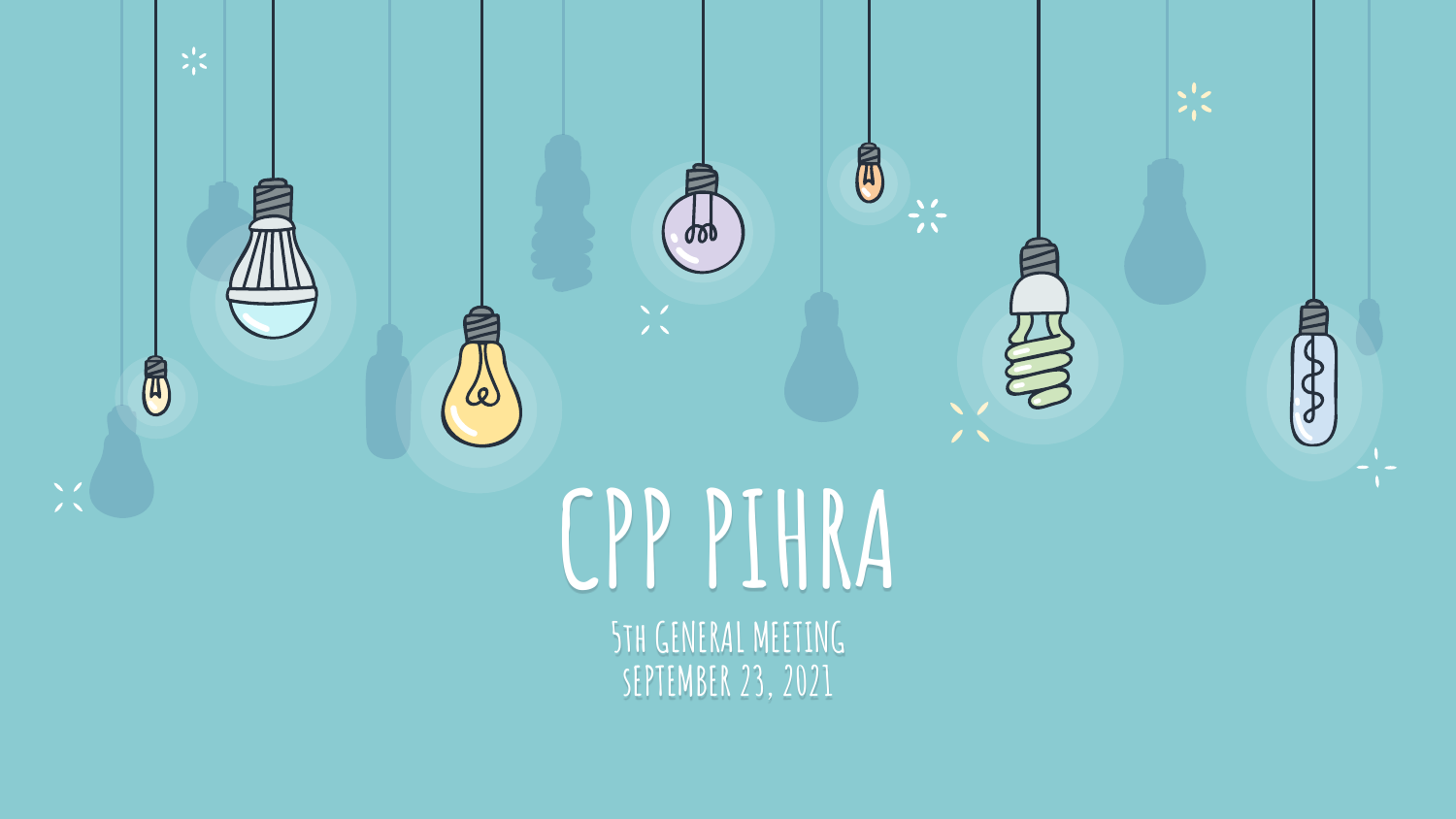## **TABLE OF CONTENTS**

- ⊹ E-Board Interest Forms
- ⊹ CalSHRM Student Summit
- ⊹ SHRM Case Competition
- ⊹ HR Internships/Jobs
- ⊹ Upcoming Events
- ⊹ Social Medial Information

| $\mathcal{L}$ | 园<br><b>920</b>               |
|---------------|-------------------------------|
|               | $\overline{\mathcal{E}}$<br>N |

2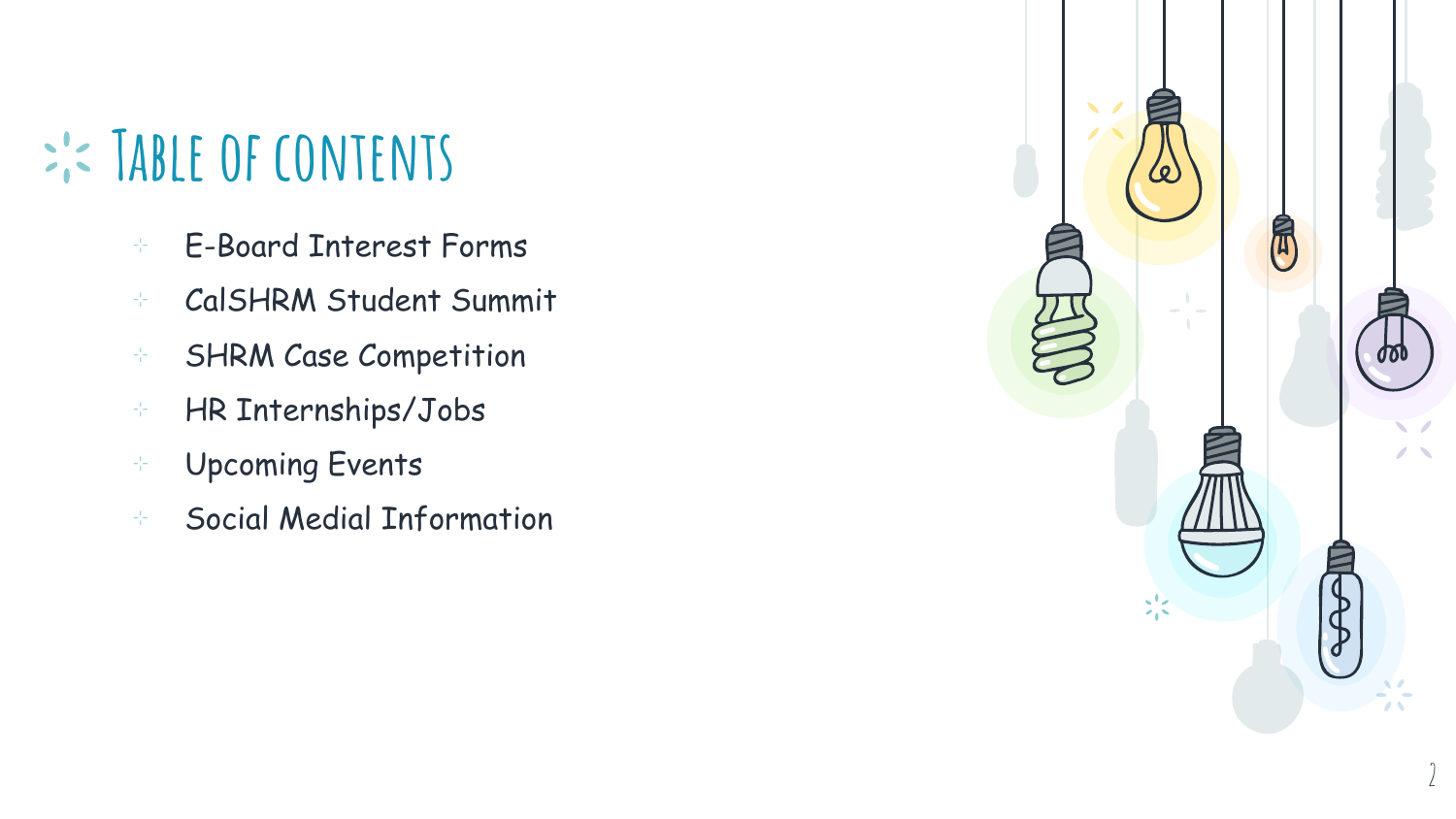# **E-BOARD INTEREST FORM!**

If you're interested in being part of the E-Board for the next school year please fill out the form on the Discord!!

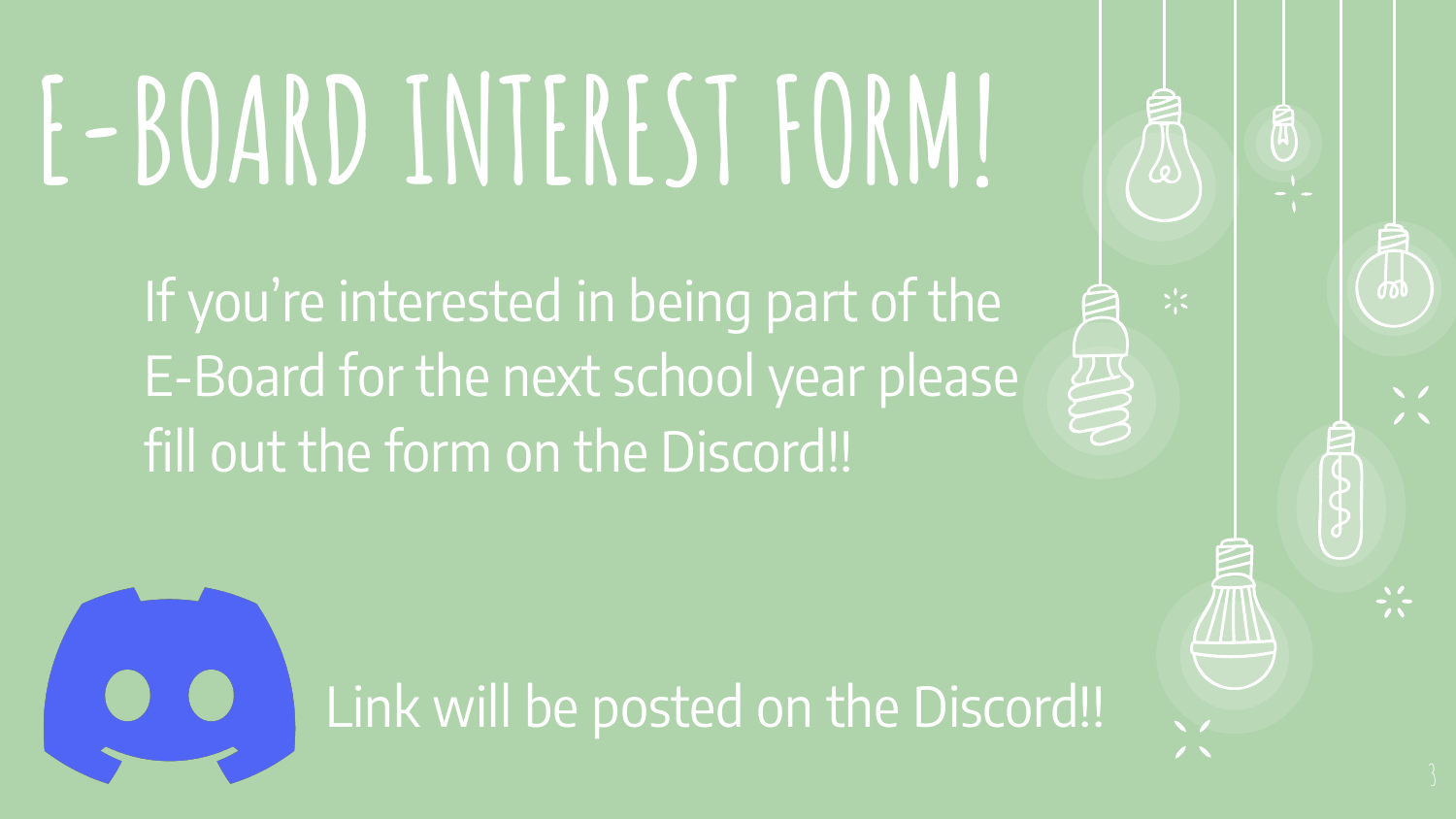# **Calshrm student summit**

 $-\frac{1}{2}$ 

2021 CalSHRM Student Summit is a great way to  $\frac{1}{2}$ expand your knowledge on HR and there will be various guest speakers giving presentations! Date: November 6, 2021 Time: 9:00 am - 1:30 pm PDT https://www.eventbrite.com/e/calshrm-student-summit -tickets-165744352821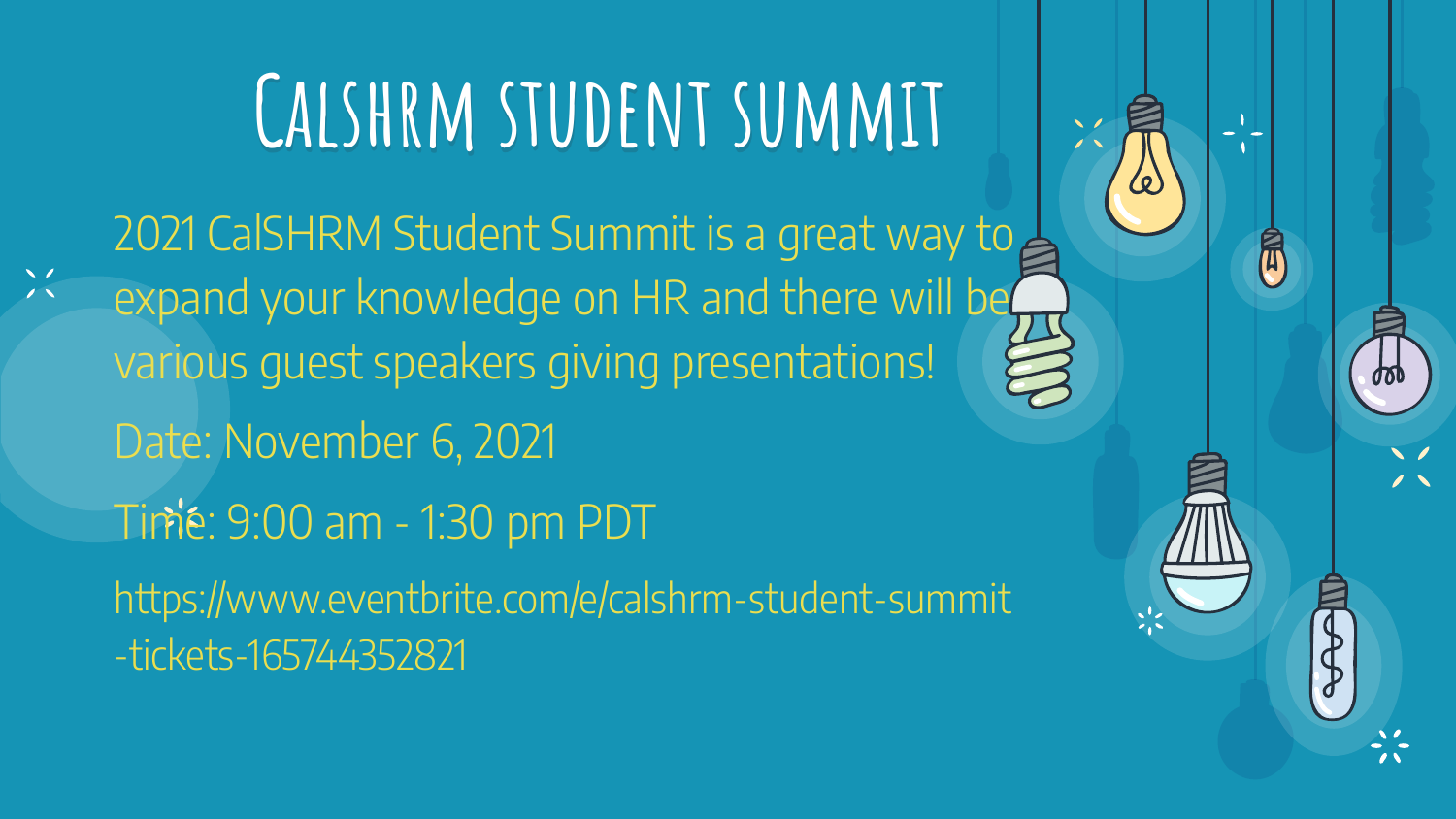

### **SHRM Case competition**

- **- It is a event where teams of up to 6 people are given a case based on HR related issues. Teams will then have time to read, evaluate and draft oral & written presentations.**
	- **- You have the opportunity to showcase your knowledge to HR practitioners & you can network with other students!**

#### **Application:**

- **- Opens Friday, September 24**
- **- Closes Friday, October 15**

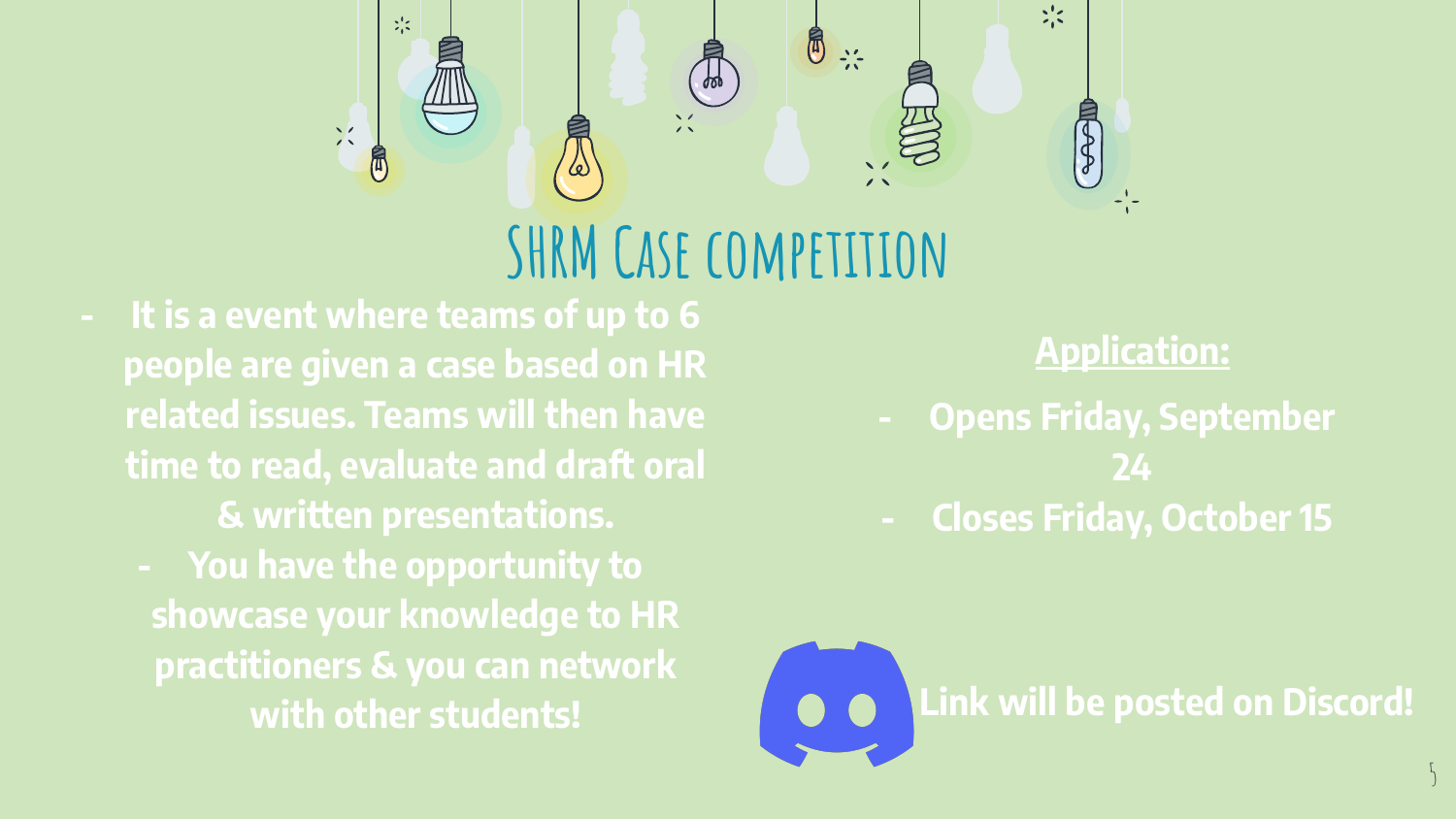HR RECRUITING INTERNSHIP-Ellison Technologies \$15-16/hr

- Must work Min of 15 hours
	- Mon 8AM-12PM
	- Wed 6-7 Hours
	- Fri 7:30AM- 4PM
- Flexibility during holiday's and breaks
- Junior/Senior, Graduation date of May 2022 or after
- Assist Talent Acquisition Leader
	- Sourcing Resumes
	- Call candidates and perform phone interviews
	- Look for candidates and post new job listings
	- Will be assisting VP of HR on various project

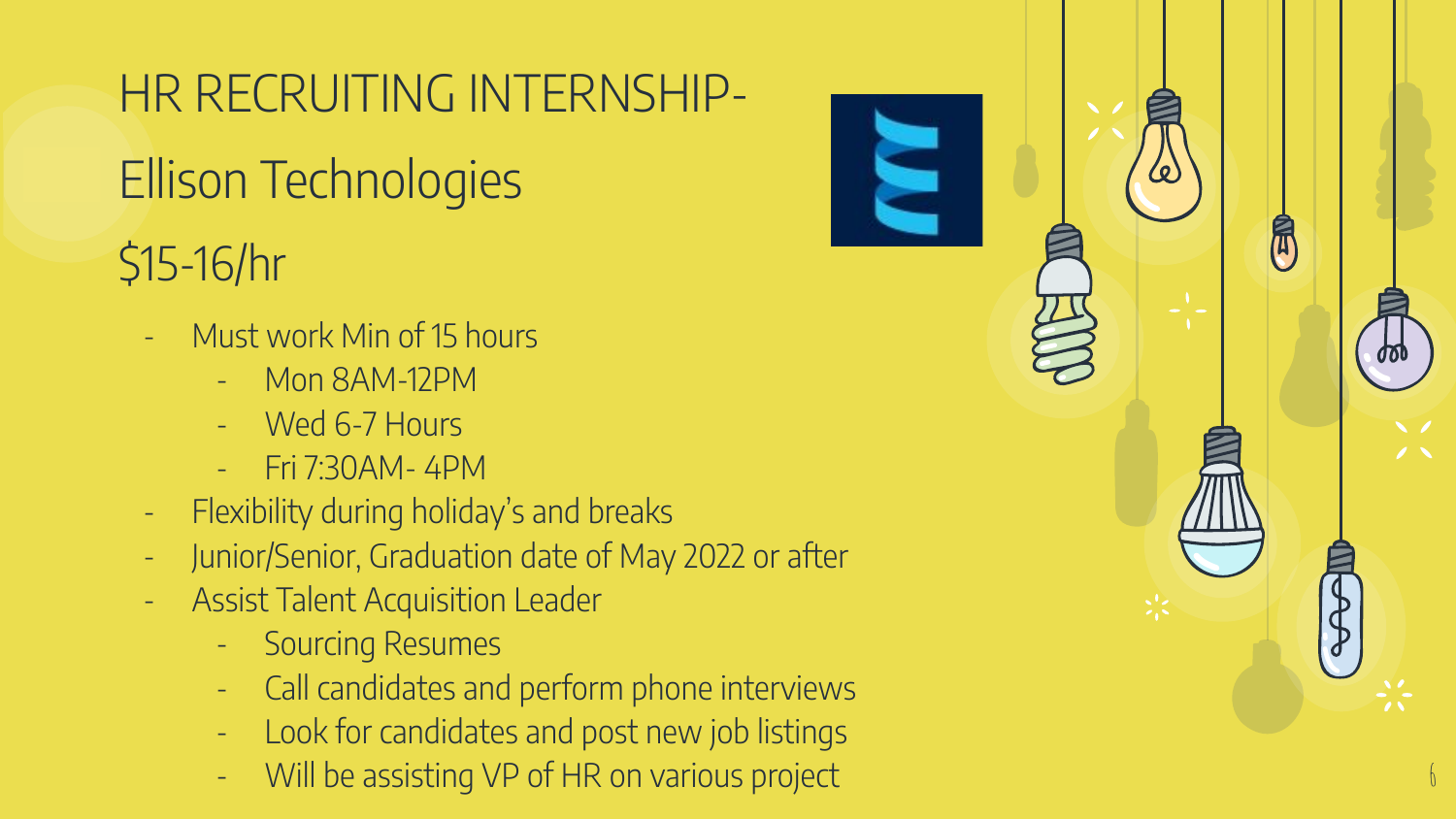#### Human Resources Assistant NBC Universal \$39,000 /year - Full-Time

- Provide knowledgeable support to questions related to benefits, compensation, payroll, policies
- Qualifications/Requirements:
	- Must have Bachelor's degree to equivalent work experience
	- Prior customer/employee support
	- Prior HR experience is preferred
- Must be willing to work overtime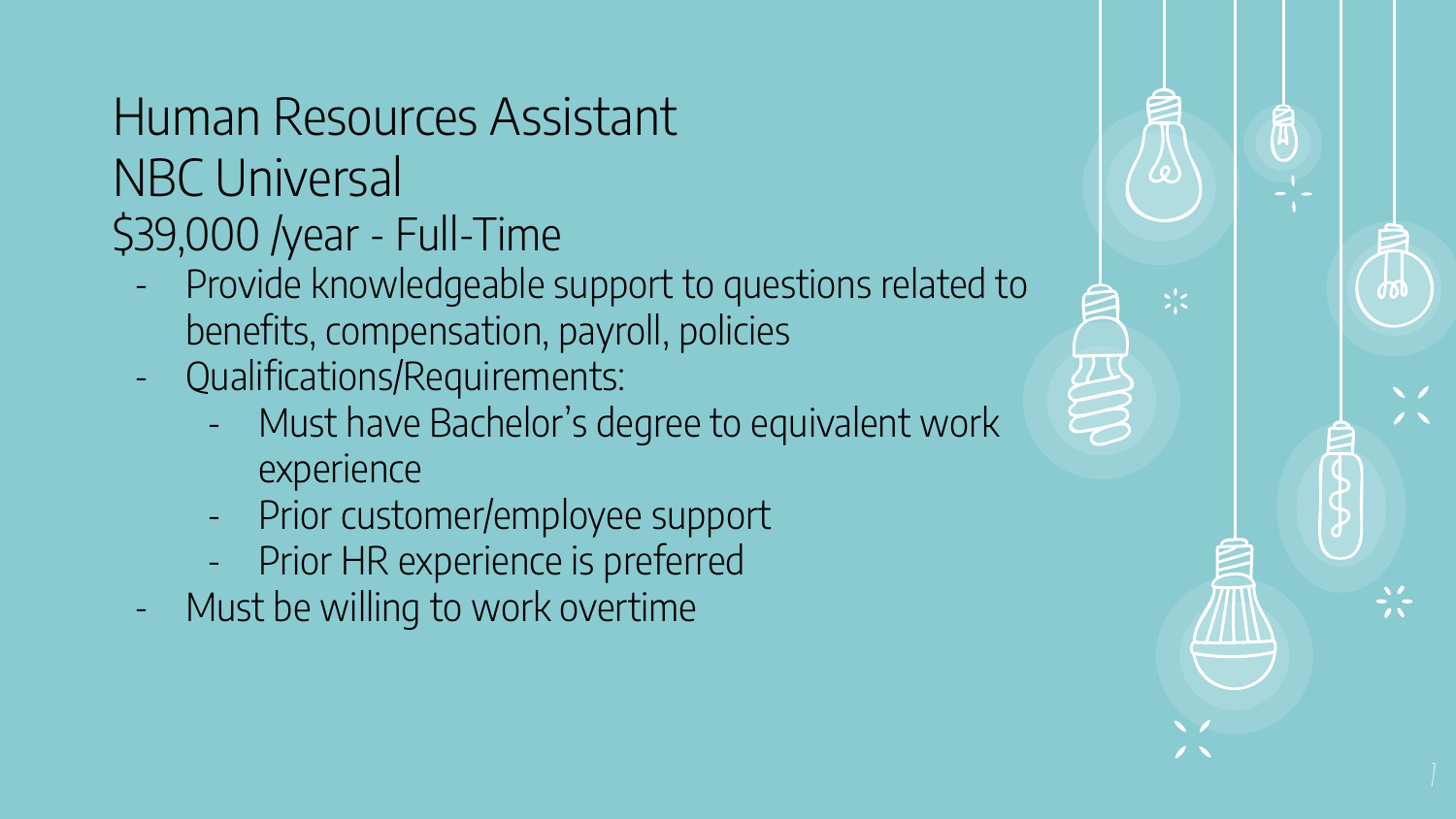**" Upcoming Event! 9/30/2021** Jessica Garcia Jack-in-the-Box HR Corporate



8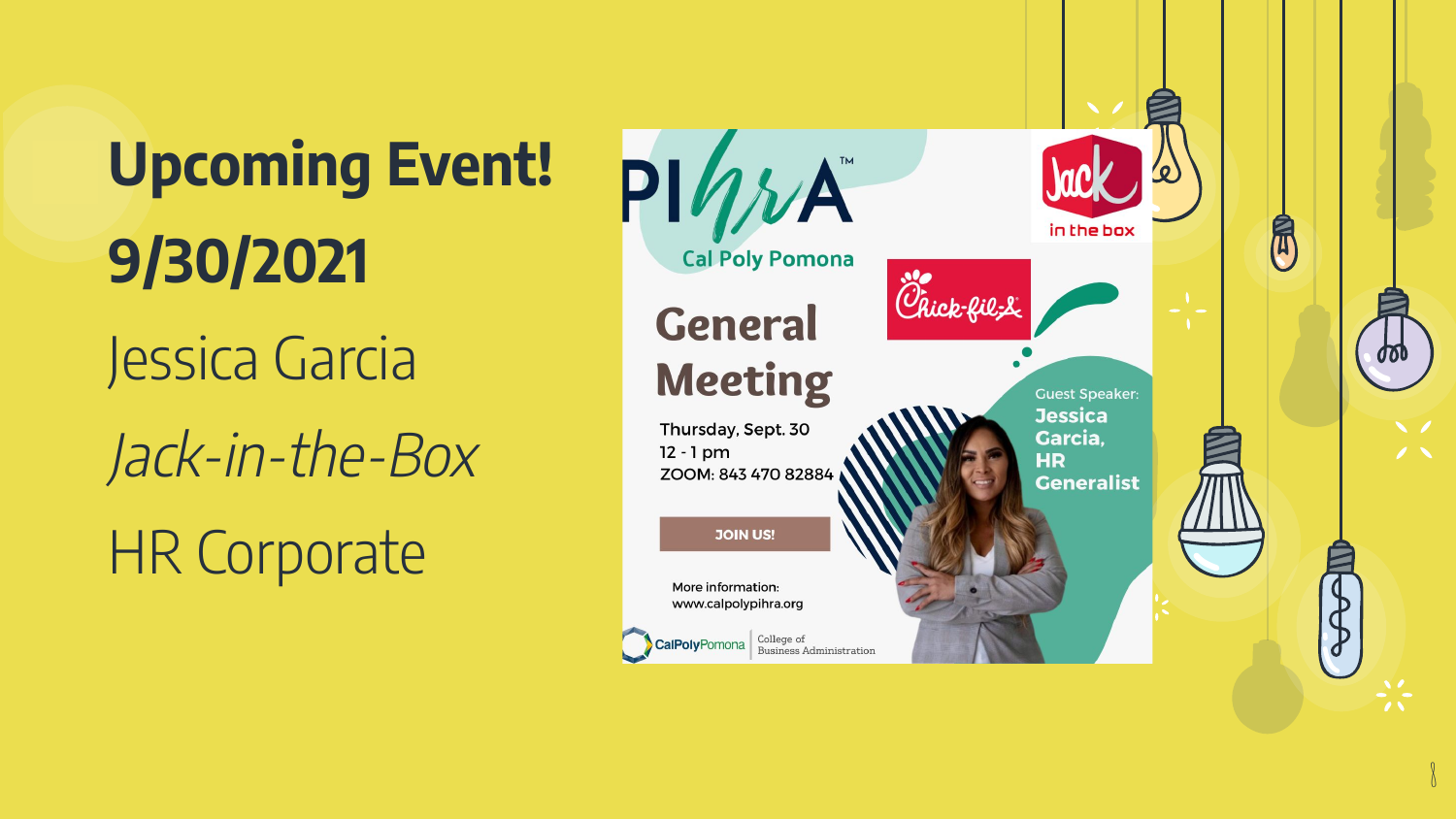# CONNECT WITH US!

#### **Link is sent to paid members**

**@cpppihra**

**Cal Poly Pomona PIHRA**

**Cal Poly Pomona PIHRA Student Chapter**